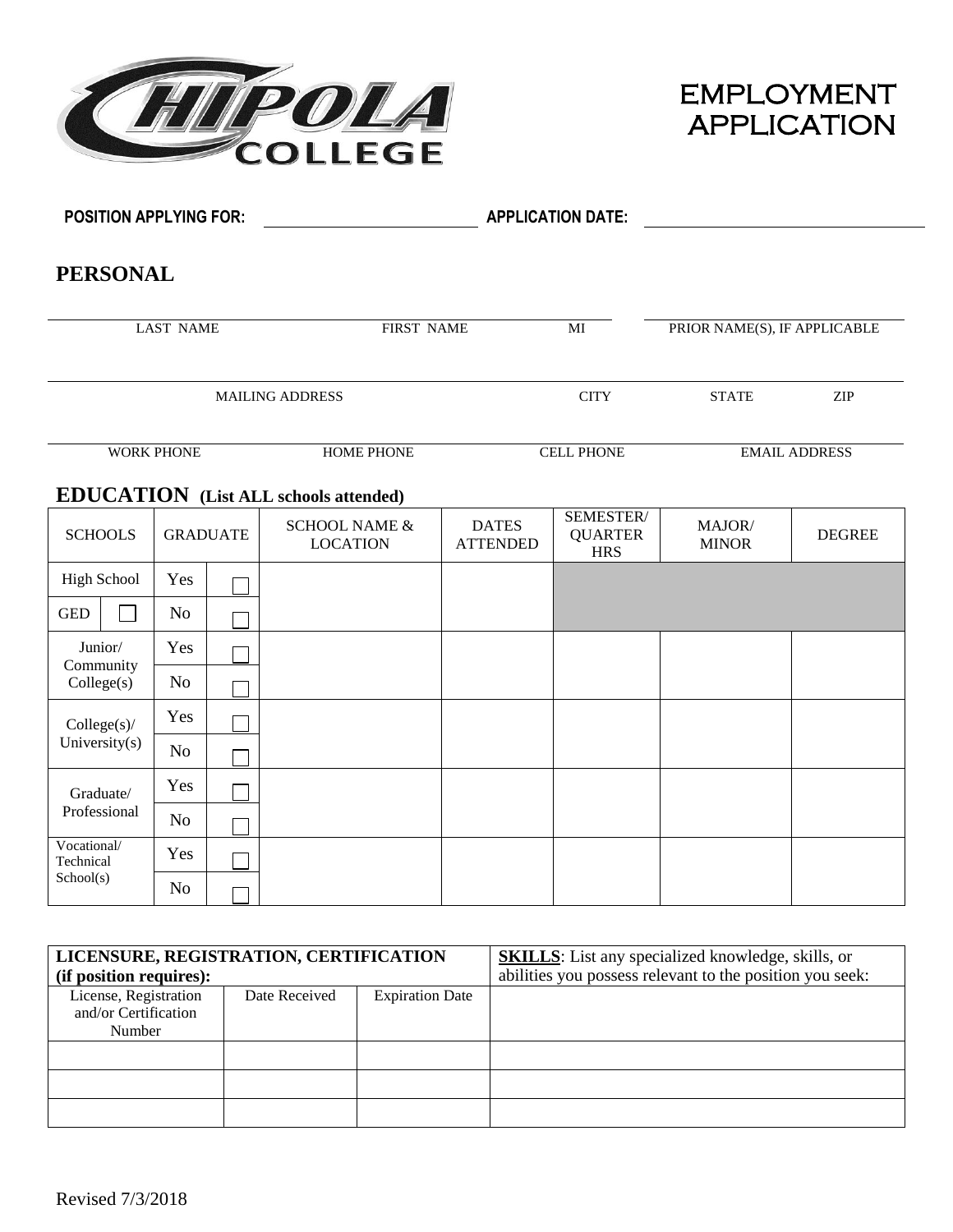#### **EMPLOYMENT HISTORY**

List all employment starting with the present or most recent employer. Account for all periods, including unemployment, armed forces service and relevant voluntary and/or part-time work experience. Explain any gaps in empl the application. Resumes are acceptable for the description of duties and responsibilities only.

| Name of Present or Last Employer:                  |                             |            |                                                                                                                                                                                                                                                                                                                                                                             |                 |                                                                                                                                                                                                                                      |  |
|----------------------------------------------------|-----------------------------|------------|-----------------------------------------------------------------------------------------------------------------------------------------------------------------------------------------------------------------------------------------------------------------------------------------------------------------------------------------------------------------------------|-----------------|--------------------------------------------------------------------------------------------------------------------------------------------------------------------------------------------------------------------------------------|--|
| Address:                                           |                             |            |                                                                                                                                                                                                                                                                                                                                                                             |                 |                                                                                                                                                                                                                                      |  |
| Job Title:                                         |                             |            |                                                                                                                                                                                                                                                                                                                                                                             |                 |                                                                                                                                                                                                                                      |  |
|                                                    |                             | From: /    | $\begin{picture}(20,20) \put(0,0){\dashbox{0.5}(5,0){ }} \put(15,0){\dashbox{0.5}(5,0){ }} \put(15,0){\dashbox{0.5}(5,0){ }} \put(15,0){\dashbox{0.5}(5,0){ }} \put(15,0){\dashbox{0.5}(5,0){ }} \put(15,0){\dashbox{0.5}(5,0){ }} \put(15,0){\dashbox{0.5}(5,0){ }} \put(15,0){\dashbox{0.5}(5,0){ }} \put(15,0){\dashbox{0.5}(5,0){ }} \put(15,0){\dashbox{0.5}(5,0){ }}$ | Hours Per Week: | <u>and the community of the community of the community of the community of the community of the community of the community of the community of the community of the community of the community of the community of the community</u> |  |
|                                                    | MO.                         | DAY        | YR.                                                                                                                                                                                                                                                                                                                                                                         |                 |                                                                                                                                                                                                                                      |  |
| To:                                                | MO.                         | DAY        | YR.                                                                                                                                                                                                                                                                                                                                                                         | Full-Time:      | Part-Time:<br>$\Box$                                                                                                                                                                                                                 |  |
| Supervisor's Name:                                 |                             |            |                                                                                                                                                                                                                                                                                                                                                                             | Title:          | Phone Number:                                                                                                                                                                                                                        |  |
| Duties and Responsibilities:                       |                             |            |                                                                                                                                                                                                                                                                                                                                                                             |                 |                                                                                                                                                                                                                                      |  |
|                                                    |                             |            |                                                                                                                                                                                                                                                                                                                                                                             |                 |                                                                                                                                                                                                                                      |  |
|                                                    |                             |            |                                                                                                                                                                                                                                                                                                                                                                             |                 |                                                                                                                                                                                                                                      |  |
| Reason(s) for Leaving:                             |                             |            |                                                                                                                                                                                                                                                                                                                                                                             |                 |                                                                                                                                                                                                                                      |  |
| Name of Previous Employer:                         |                             |            |                                                                                                                                                                                                                                                                                                                                                                             |                 |                                                                                                                                                                                                                                      |  |
| Address:                                           |                             |            |                                                                                                                                                                                                                                                                                                                                                                             |                 |                                                                                                                                                                                                                                      |  |
| Job Title:                                         |                             |            |                                                                                                                                                                                                                                                                                                                                                                             |                 |                                                                                                                                                                                                                                      |  |
| From:                                              |                             |            |                                                                                                                                                                                                                                                                                                                                                                             | Hours Per Week: |                                                                                                                                                                                                                                      |  |
|                                                    | MO.                         | <b>DAY</b> | YR.                                                                                                                                                                                                                                                                                                                                                                         |                 |                                                                                                                                                                                                                                      |  |
| To:                                                |                             |            |                                                                                                                                                                                                                                                                                                                                                                             | Full-Time:      | Part-Time:                                                                                                                                                                                                                           |  |
| Supervisor's Name:                                 | MO.                         | <b>DAY</b> | YR.                                                                                                                                                                                                                                                                                                                                                                         | Title:          | Phone Number:                                                                                                                                                                                                                        |  |
|                                                    |                             |            |                                                                                                                                                                                                                                                                                                                                                                             |                 |                                                                                                                                                                                                                                      |  |
|                                                    |                             |            |                                                                                                                                                                                                                                                                                                                                                                             |                 |                                                                                                                                                                                                                                      |  |
|                                                    |                             |            |                                                                                                                                                                                                                                                                                                                                                                             |                 |                                                                                                                                                                                                                                      |  |
|                                                    |                             |            |                                                                                                                                                                                                                                                                                                                                                                             |                 |                                                                                                                                                                                                                                      |  |
| Reason(s) for Leaving:                             |                             |            |                                                                                                                                                                                                                                                                                                                                                                             |                 |                                                                                                                                                                                                                                      |  |
| Name of Previous Employer:                         |                             |            |                                                                                                                                                                                                                                                                                                                                                                             |                 |                                                                                                                                                                                                                                      |  |
| Address:                                           |                             |            |                                                                                                                                                                                                                                                                                                                                                                             |                 |                                                                                                                                                                                                                                      |  |
| Job Title:                                         |                             |            |                                                                                                                                                                                                                                                                                                                                                                             |                 |                                                                                                                                                                                                                                      |  |
| From:                                              |                             |            |                                                                                                                                                                                                                                                                                                                                                                             | Hours Per Week: |                                                                                                                                                                                                                                      |  |
|                                                    | MO.                         | <b>DAY</b> | YR.                                                                                                                                                                                                                                                                                                                                                                         |                 |                                                                                                                                                                                                                                      |  |
|                                                    | $\Gamma$ o: $\qquad \qquad$ |            |                                                                                                                                                                                                                                                                                                                                                                             | Full-Time:      | Part-Time:                                                                                                                                                                                                                           |  |
|                                                    | MO.                         | <b>DAY</b> | YR.                                                                                                                                                                                                                                                                                                                                                                         |                 |                                                                                                                                                                                                                                      |  |
| Supervisor's Name:<br>Duties and Responsibilities: |                             |            |                                                                                                                                                                                                                                                                                                                                                                             | Title:          | Phone Number:                                                                                                                                                                                                                        |  |
|                                                    |                             |            |                                                                                                                                                                                                                                                                                                                                                                             |                 |                                                                                                                                                                                                                                      |  |
|                                                    |                             |            |                                                                                                                                                                                                                                                                                                                                                                             |                 |                                                                                                                                                                                                                                      |  |
|                                                    |                             |            |                                                                                                                                                                                                                                                                                                                                                                             |                 |                                                                                                                                                                                                                                      |  |
| Reason(s) for Leaving:                             |                             |            |                                                                                                                                                                                                                                                                                                                                                                             |                 |                                                                                                                                                                                                                                      |  |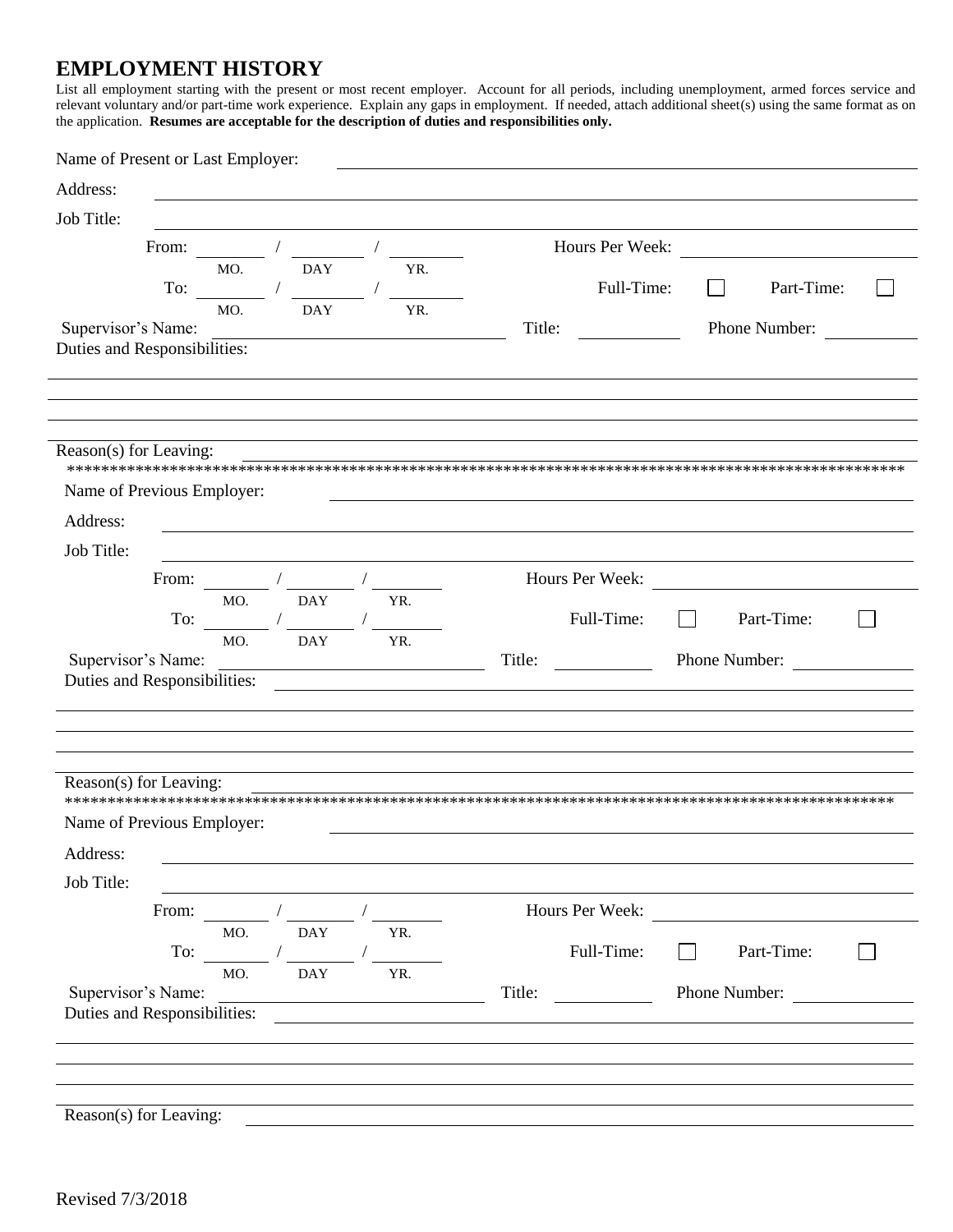Name of Present or Last Employer:

| Hours Per Week:<br>From: $\qquad \qquad / \qquad \qquad /$<br><u> 1989 - Jan Barbara (j. 1989)</u><br><b>DAY</b><br>MO.<br>YR.<br>Full-Time:<br>Part-Time:<br>To: $\frac{1}{\sqrt{1-\frac{1}{2}}}\frac{1}{\sqrt{1-\frac{1}{2}}\sqrt{1-\frac{1}{2}}\sqrt{1-\frac{1}{2}}\sqrt{1-\frac{1}{2}}\sqrt{1-\frac{1}{2}}\sqrt{1-\frac{1}{2}}\sqrt{1-\frac{1}{2}}\sqrt{1-\frac{1}{2}}\sqrt{1-\frac{1}{2}}\sqrt{1-\frac{1}{2}}\sqrt{1-\frac{1}{2}}\sqrt{1-\frac{1}{2}}\sqrt{1-\frac{1}{2}}\sqrt{1-\frac{1}{2}}\sqrt{1-\frac{1}{2}}\sqrt{1-\frac{1}{2}}\sqrt{1-\frac{1}{2}}\sqrt{1-\frac{1$<br>$\blacksquare$<br>MO.<br><b>DAY</b><br>YR.<br>Title:<br>Phone Number:<br><u> 1980 - Johann Barn, fransk politik (f. 1980)</u><br>From: $\frac{1}{\sqrt{1-\frac{1}{2}}}\left(\frac{1}{\sqrt{1-\frac{1}{2}}}\right)$<br>Hours Per Week:<br><b>DAY</b><br>MO.<br>YR.<br>Full-Time:<br>Part-Time:<br>To: $\qquad \qquad \qquad$<br>$\Box$<br>MO.<br><b>DAY</b><br>YR.<br>Supervisor's Name:<br>Title:<br>Phone Number:<br>Job Title:<br>Hours Per Week:<br>From:<br><u> 1980 - Jan Stein Stein Stein Stein Stein Stein Stein Stein Stein Stein Stein Stein Stein Stein Stein Stein S</u><br>YR.<br>MO.<br><b>DAY</b><br>Full-Time:<br>$\Gamma$ o: $\qquad \qquad \qquad$<br>Part-Time:<br><b>DAY</b><br>MO.<br>YR.<br>Supervisor's Name:<br>Phone Number:<br>Title:<br><u> 1989 - Johann Barbara, martin amerikan basar dan berasal dan berasal dalam basar dalam basar dalam basar dala</u> | Address:   |  |  |  |
|----------------------------------------------------------------------------------------------------------------------------------------------------------------------------------------------------------------------------------------------------------------------------------------------------------------------------------------------------------------------------------------------------------------------------------------------------------------------------------------------------------------------------------------------------------------------------------------------------------------------------------------------------------------------------------------------------------------------------------------------------------------------------------------------------------------------------------------------------------------------------------------------------------------------------------------------------------------------------------------------------------------------------------------------------------------------------------------------------------------------------------------------------------------------------------------------------------------------------------------------------------------------------------------------------------------------------------------------------------------------------------------------------------------------------------------------------------------------------|------------|--|--|--|
|                                                                                                                                                                                                                                                                                                                                                                                                                                                                                                                                                                                                                                                                                                                                                                                                                                                                                                                                                                                                                                                                                                                                                                                                                                                                                                                                                                                                                                                                            | Job Title: |  |  |  |
|                                                                                                                                                                                                                                                                                                                                                                                                                                                                                                                                                                                                                                                                                                                                                                                                                                                                                                                                                                                                                                                                                                                                                                                                                                                                                                                                                                                                                                                                            |            |  |  |  |
| Supervisor's Name:                                                                                                                                                                                                                                                                                                                                                                                                                                                                                                                                                                                                                                                                                                                                                                                                                                                                                                                                                                                                                                                                                                                                                                                                                                                                                                                                                                                                                                                         |            |  |  |  |
| Duties and Responsibilities:<br>Job Title:<br>Reason(s) for Leaving:<br>Address:                                                                                                                                                                                                                                                                                                                                                                                                                                                                                                                                                                                                                                                                                                                                                                                                                                                                                                                                                                                                                                                                                                                                                                                                                                                                                                                                                                                           |            |  |  |  |
| Reason(s) for Leaving:<br>Name of Previous Employer:<br>Address:<br>Duties and Responsibilities:<br>Name of Previous Employer:<br>Duties and Responsibilities:                                                                                                                                                                                                                                                                                                                                                                                                                                                                                                                                                                                                                                                                                                                                                                                                                                                                                                                                                                                                                                                                                                                                                                                                                                                                                                             |            |  |  |  |
|                                                                                                                                                                                                                                                                                                                                                                                                                                                                                                                                                                                                                                                                                                                                                                                                                                                                                                                                                                                                                                                                                                                                                                                                                                                                                                                                                                                                                                                                            |            |  |  |  |
|                                                                                                                                                                                                                                                                                                                                                                                                                                                                                                                                                                                                                                                                                                                                                                                                                                                                                                                                                                                                                                                                                                                                                                                                                                                                                                                                                                                                                                                                            |            |  |  |  |
|                                                                                                                                                                                                                                                                                                                                                                                                                                                                                                                                                                                                                                                                                                                                                                                                                                                                                                                                                                                                                                                                                                                                                                                                                                                                                                                                                                                                                                                                            |            |  |  |  |
|                                                                                                                                                                                                                                                                                                                                                                                                                                                                                                                                                                                                                                                                                                                                                                                                                                                                                                                                                                                                                                                                                                                                                                                                                                                                                                                                                                                                                                                                            |            |  |  |  |
|                                                                                                                                                                                                                                                                                                                                                                                                                                                                                                                                                                                                                                                                                                                                                                                                                                                                                                                                                                                                                                                                                                                                                                                                                                                                                                                                                                                                                                                                            |            |  |  |  |
|                                                                                                                                                                                                                                                                                                                                                                                                                                                                                                                                                                                                                                                                                                                                                                                                                                                                                                                                                                                                                                                                                                                                                                                                                                                                                                                                                                                                                                                                            |            |  |  |  |
|                                                                                                                                                                                                                                                                                                                                                                                                                                                                                                                                                                                                                                                                                                                                                                                                                                                                                                                                                                                                                                                                                                                                                                                                                                                                                                                                                                                                                                                                            |            |  |  |  |
|                                                                                                                                                                                                                                                                                                                                                                                                                                                                                                                                                                                                                                                                                                                                                                                                                                                                                                                                                                                                                                                                                                                                                                                                                                                                                                                                                                                                                                                                            |            |  |  |  |
|                                                                                                                                                                                                                                                                                                                                                                                                                                                                                                                                                                                                                                                                                                                                                                                                                                                                                                                                                                                                                                                                                                                                                                                                                                                                                                                                                                                                                                                                            |            |  |  |  |
|                                                                                                                                                                                                                                                                                                                                                                                                                                                                                                                                                                                                                                                                                                                                                                                                                                                                                                                                                                                                                                                                                                                                                                                                                                                                                                                                                                                                                                                                            |            |  |  |  |
|                                                                                                                                                                                                                                                                                                                                                                                                                                                                                                                                                                                                                                                                                                                                                                                                                                                                                                                                                                                                                                                                                                                                                                                                                                                                                                                                                                                                                                                                            |            |  |  |  |
|                                                                                                                                                                                                                                                                                                                                                                                                                                                                                                                                                                                                                                                                                                                                                                                                                                                                                                                                                                                                                                                                                                                                                                                                                                                                                                                                                                                                                                                                            |            |  |  |  |
|                                                                                                                                                                                                                                                                                                                                                                                                                                                                                                                                                                                                                                                                                                                                                                                                                                                                                                                                                                                                                                                                                                                                                                                                                                                                                                                                                                                                                                                                            |            |  |  |  |
|                                                                                                                                                                                                                                                                                                                                                                                                                                                                                                                                                                                                                                                                                                                                                                                                                                                                                                                                                                                                                                                                                                                                                                                                                                                                                                                                                                                                                                                                            |            |  |  |  |
|                                                                                                                                                                                                                                                                                                                                                                                                                                                                                                                                                                                                                                                                                                                                                                                                                                                                                                                                                                                                                                                                                                                                                                                                                                                                                                                                                                                                                                                                            |            |  |  |  |
|                                                                                                                                                                                                                                                                                                                                                                                                                                                                                                                                                                                                                                                                                                                                                                                                                                                                                                                                                                                                                                                                                                                                                                                                                                                                                                                                                                                                                                                                            |            |  |  |  |
|                                                                                                                                                                                                                                                                                                                                                                                                                                                                                                                                                                                                                                                                                                                                                                                                                                                                                                                                                                                                                                                                                                                                                                                                                                                                                                                                                                                                                                                                            |            |  |  |  |
|                                                                                                                                                                                                                                                                                                                                                                                                                                                                                                                                                                                                                                                                                                                                                                                                                                                                                                                                                                                                                                                                                                                                                                                                                                                                                                                                                                                                                                                                            |            |  |  |  |
|                                                                                                                                                                                                                                                                                                                                                                                                                                                                                                                                                                                                                                                                                                                                                                                                                                                                                                                                                                                                                                                                                                                                                                                                                                                                                                                                                                                                                                                                            |            |  |  |  |
|                                                                                                                                                                                                                                                                                                                                                                                                                                                                                                                                                                                                                                                                                                                                                                                                                                                                                                                                                                                                                                                                                                                                                                                                                                                                                                                                                                                                                                                                            |            |  |  |  |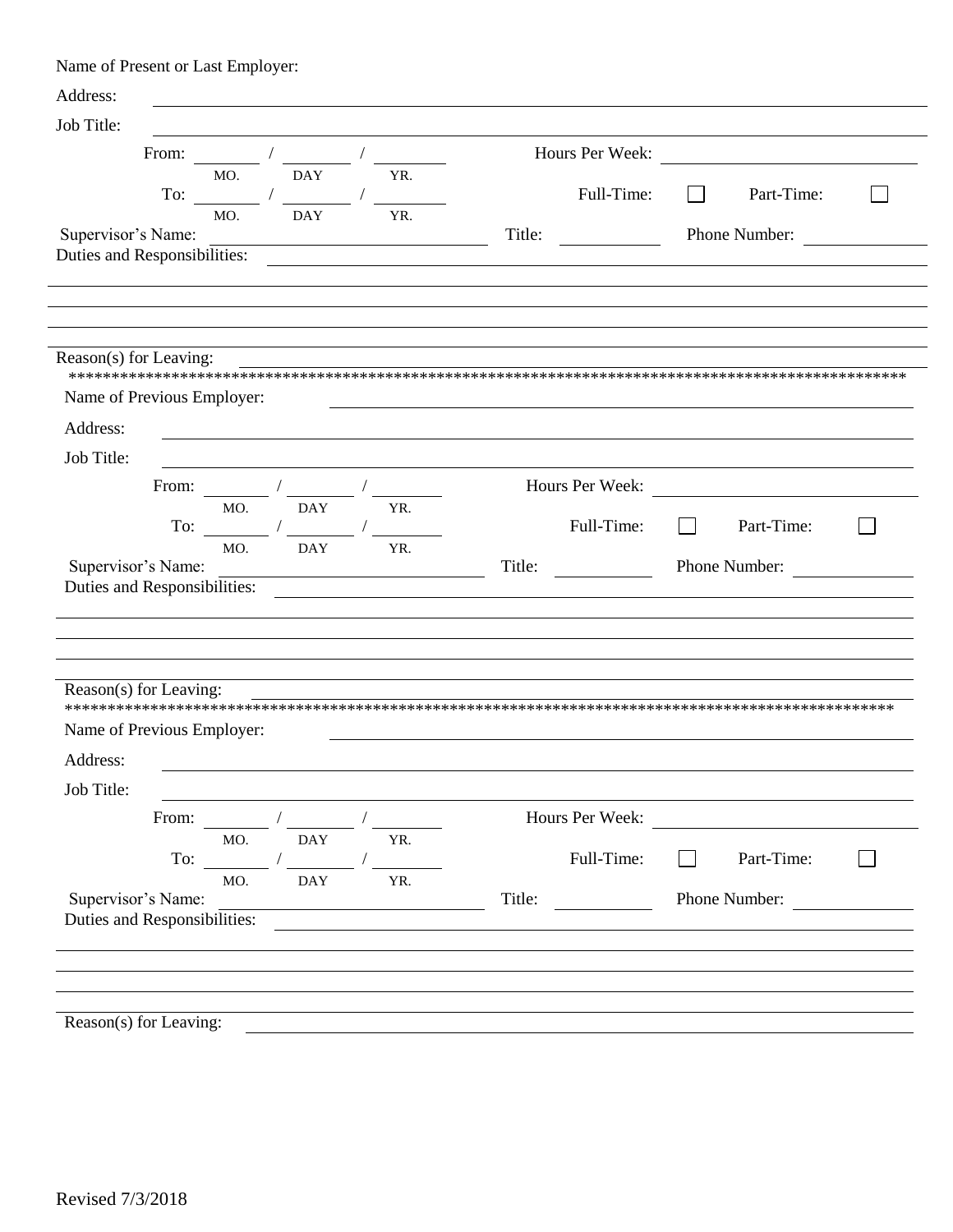**OTHER INFORMATION** *(A YES answer will not automatically bar you from employment. The nature, job-relatedness, severity and date of the offense in relation to the position for which you are applying are considered.)*

| May we contact your present employer?                                                                                                                                                                                                                                                                                                                                                                                                                                                                                                                                                                                                                                                  | <b>YES</b>            | N <sub>O</sub> |  |
|----------------------------------------------------------------------------------------------------------------------------------------------------------------------------------------------------------------------------------------------------------------------------------------------------------------------------------------------------------------------------------------------------------------------------------------------------------------------------------------------------------------------------------------------------------------------------------------------------------------------------------------------------------------------------------------|-----------------------|----------------|--|
| Have you ever been discharged or forced to resign from a previous position?<br>If YES, please explain:                                                                                                                                                                                                                                                                                                                                                                                                                                                                                                                                                                                 | <b>YES</b>            | N <sub>O</sub> |  |
| Have you ever been found in violation of the Florida Code of Ethics or any other ethical<br>standards?                                                                                                                                                                                                                                                                                                                                                                                                                                                                                                                                                                                 | <b>YES</b>            | N <sub>O</sub> |  |
| Are you currently on probation or parole or have any charges pending?<br>Where?                                                                                                                                                                                                                                                                                                                                                                                                                                                                                                                                                                                                        | <b>YES</b>            | N <sub>O</sub> |  |
| Have you ever been convicted of a felony or a first degree misdemeanor?<br>If YES, what charges?                                                                                                                                                                                                                                                                                                                                                                                                                                                                                                                                                                                       | <b>YES</b>            | N <sub>O</sub> |  |
| Where convicted?                                                                                                                                                                                                                                                                                                                                                                                                                                                                                                                                                                                                                                                                       | Date of Conviction:   |                |  |
| Have you ever pled Nolo Contendere or pled Guilty to a crime which is a felony or first<br>degree misdemeanor?<br>If YES, what charges?                                                                                                                                                                                                                                                                                                                                                                                                                                                                                                                                                | <b>YES</b>            | N <sub>O</sub> |  |
| Date of Plea:<br>Where pled?                                                                                                                                                                                                                                                                                                                                                                                                                                                                                                                                                                                                                                                           |                       |                |  |
| Have you ever had the Adjudication of Guilt Withheld for a crime which is a felony or<br>first degree misdemeanor?<br>If YES, what charges?<br><u> 1989 - Johann Stoff, fransk politik (d. 1989)</u>                                                                                                                                                                                                                                                                                                                                                                                                                                                                                   | <b>YES</b>            | N <sub>O</sub> |  |
| Where adjudicated?                                                                                                                                                                                                                                                                                                                                                                                                                                                                                                                                                                                                                                                                     | Date of Adjudication: |                |  |
| Have you ever been employed by Chipola College?<br>If YES, what department?                                                                                                                                                                                                                                                                                                                                                                                                                                                                                                                                                                                                            | <b>YES</b>            | N <sub>O</sub> |  |
| To your knowledge, do you have any relatives employed at Chipola College?<br>If YES, please list their name(s) and relation to you?                                                                                                                                                                                                                                                                                                                                                                                                                                                                                                                                                    | <b>YES</b>            | N <sub>O</sub> |  |
| <b>EXEMPTION FROM PUBLIC RECORDS DISCLOSURE</b><br>Are you a current or former law enforcement officer, other employee** or the spouse or<br>child of one, who is exempt from public records disclosure under Chapter 119.07, F.S.?<br>(**Other covered jobs include: correctional and correctional probation officers, firefighters, certain judges, assistant state attorneys, state<br>attorneys, assistant and statewide prosecutors, personnel of the Department of Revenue or local governments whose responsibilities include revenue<br>collection and enforcement or child support enforcement, and certain investigators in the Department of Children and Family Services.) | <b>YES</b>            | N <sub>O</sub> |  |
| <b>CITZENSHIP</b><br>Are you a U.S. citizen or are you legally authorized to work in the U.S.?                                                                                                                                                                                                                                                                                                                                                                                                                                                                                                                                                                                         | <b>YES</b>            | N <sub>O</sub> |  |

*(Chipola College hires only U.S. citizens and lawfully authorized alien workers. If a conditional offer of employment is made, you will be required to provide identification and proof of citizenship or authorization to work in the U.S.)*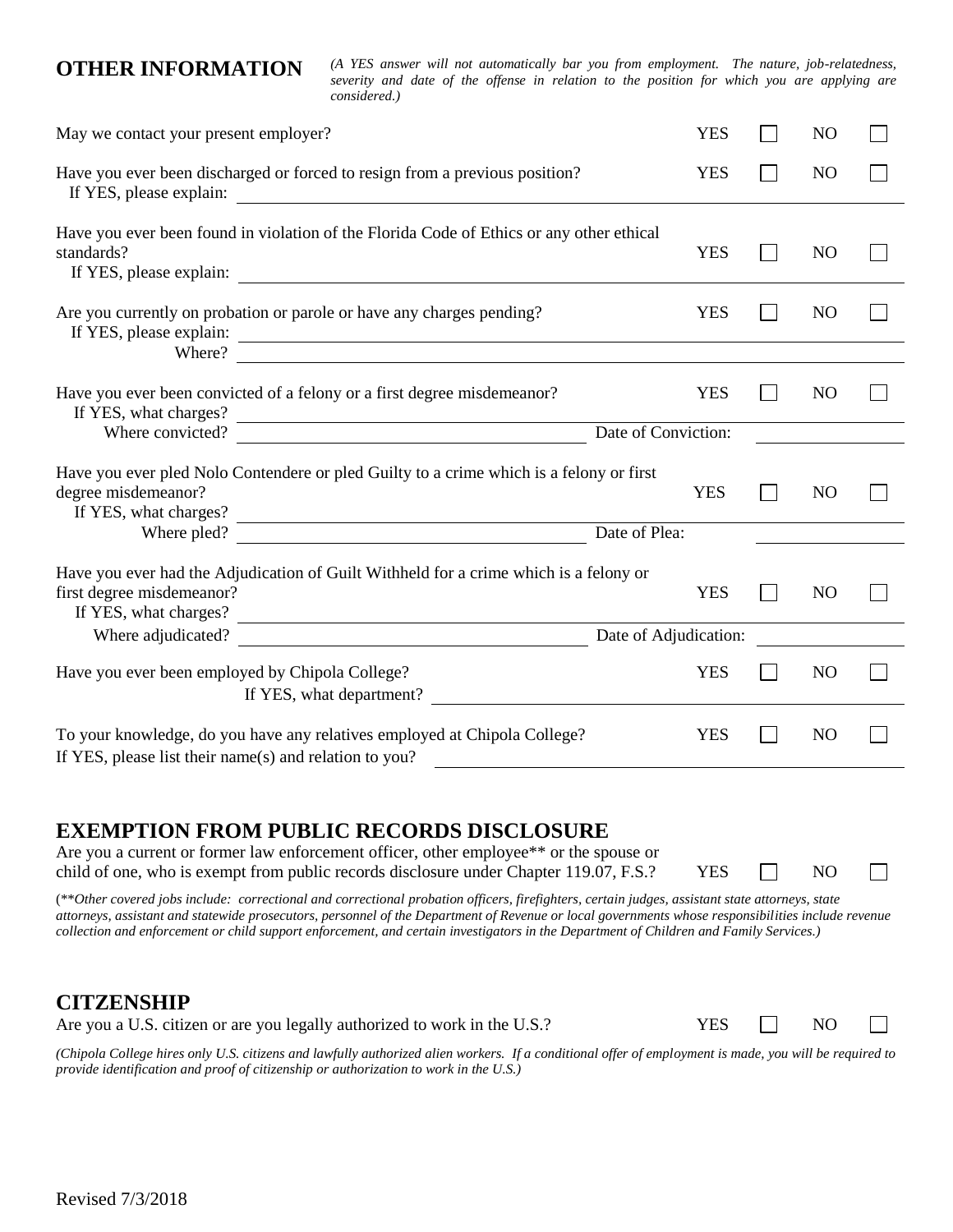#### **REFERENCES List 3 references (non-relatives) with current addresses and telephone numbers. Include persons who know your background, employment and/or educational preparation. Include name, title and organization for each.**

|    | - - - -                                |                                             |                                   |
|----|----------------------------------------|---------------------------------------------|-----------------------------------|
|    | NAME, TITLE AND<br><b>ORGANIZATION</b> | <b>MAILING ADDRESS,</b><br>CITY, STATE, ZIP | <b>TELEPHONE</b><br><b>NUMBER</b> |
| 1. |                                        |                                             |                                   |
|    |                                        |                                             |                                   |
| 2. |                                        |                                             |                                   |
|    |                                        |                                             |                                   |
| 3. |                                        |                                             |                                   |
|    |                                        |                                             |                                   |

Chipola College does not discriminate against any persons, employees, students, applicants or others affiliated with the college with regard to race, color, religion, ethnicity, national origin, age, veteran's status, disability, gender, genetic information, marital status, pregnancy or any other protected class under applicable federal and state laws, in any college program, activity or employment.

Inquires may be directed to Wendy Pippen, Associate Vice President of Human Resources and Equity Officer, 3094 Indian Circle, Building A, Room 183, Marianna, FL 32446, 850-718-2269, [pippenw@chipola.edu](mailto:pippenw@chipola.edu)

### **CERTIFICATION**

I understand that this application will be given every consideration, but is not a promise of employment.

I understand that any information I give may be investigated as allowed by law and any applications submitted to Chipola College for employment are public records except as exempted above.

I agree to abide by all rules and policies established by the District Board of Trustees of Chipola College.

I hereby state that all of the information that I provide on this application, on my personal resume, transcripts, or other application materials, and in any interview is true, accurate and complete. I understand that if I am employed and any such information is later found to have been omitted, falsified, misstated or misrepresented in any respect**,** I may be disqualified for employment consideration, and if I am hired, may be grounds for termination at a later date.

SIGNATURE DATE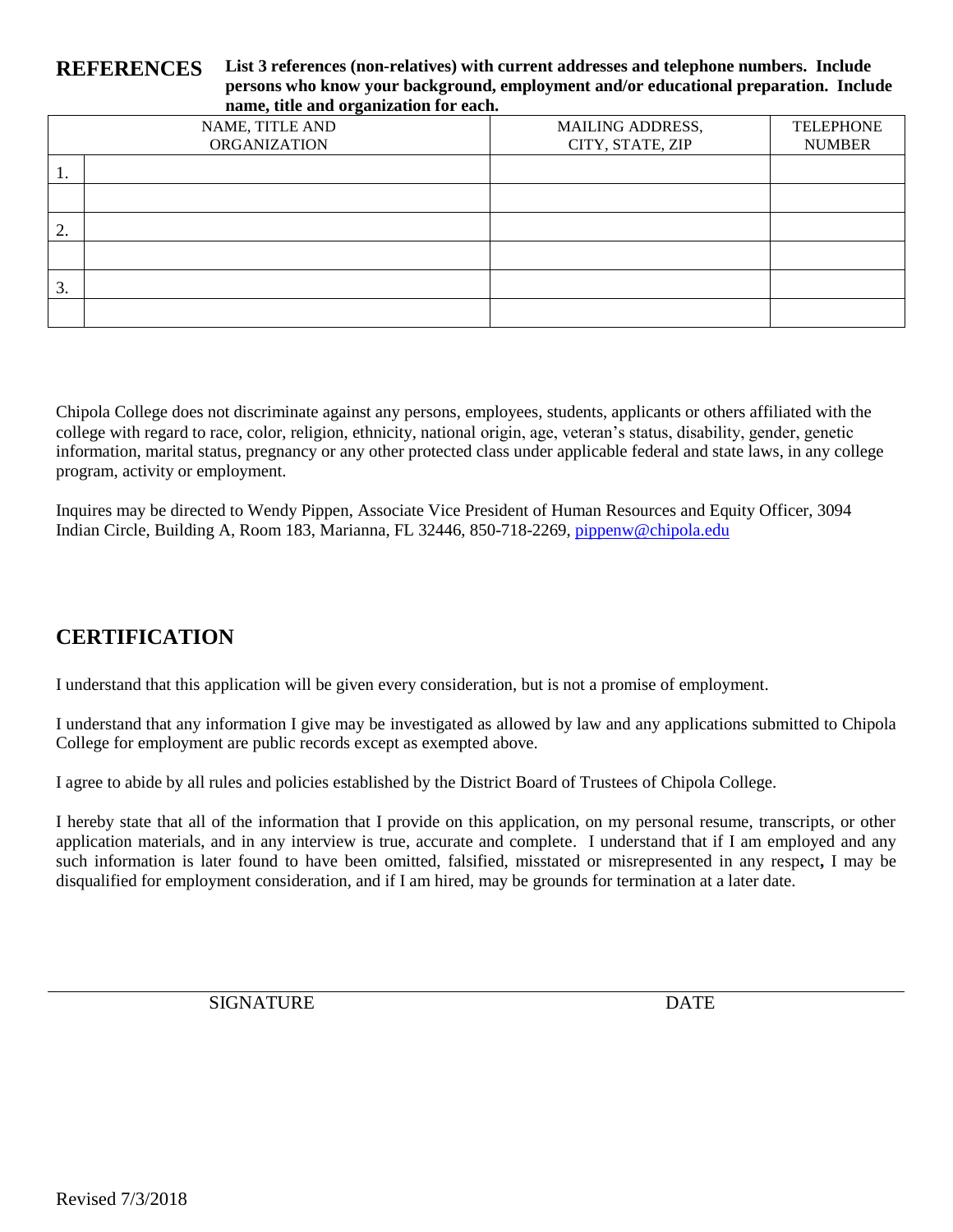#### POSITION APPLYING FOR:

#### **VETERANS' PREFERENCE (complete only if claiming Veterans' Preference)**

For the purposes of appointments, retention, reinstatement and reemployment, Veterans' Preference ensures that veterans and eligible spouses of veterans are given consideration at each step of the selection process. However, preference does not guarantee that a veteran or the eligible spouse of a veteran will be the candidate selected to fill the position. Completion of the Veterans Preference section below is made on a voluntary basis. Listed below are the five Veterans' Preference categories.

- 1. A veteran with a service-connected disability who is eligible for or receiving compensation, disability retirement, or pension under public laws administered by the U.S. Department of Veterans' Affairs and the Department of Defense, or
- 2. The spouse of a veteran who cannot qualify for employment because of a total and permanent service-connected disability, or the spouse of a veteran missing in action, captured, or forcibly detained or interned in the line of duty by a foreign power, or
- 3. A veteran of any war who has served on active duty for one day ore more during a wartime period, excluding active duty for training, and who was discharged under honorable conditions from the Armed Forces of the United States of America, or
- 4. The un-remarried widow or widower of a veteran who died of a service-connected disability, or
- 5. A veteran who has served in a qualifying campaign or expedition for which a campaign badge or expeditionary medal has been authorized; including an Armed Forces Expeditionary Medal or Global War on Terrorism Expeditionary Medal.

The receipt of a campaign or expeditionary medal is not required, only service during an eligible wartime period. Eligible wartime periods are defined in s. 1.01 (14), F.S.

| Applicants who wish to claim Veterans' Preference must supply appropriate supporting<br><b>VETERANS' PREFERENCE CLAIM</b><br>documentation at the time of application. Additional information is available through the Florida<br>Department of Veterans' Affairs, Benefits & Assistance at "www.floridavets.org/benefits". |  |     |  |    |  |  |  |
|-----------------------------------------------------------------------------------------------------------------------------------------------------------------------------------------------------------------------------------------------------------------------------------------------------------------------------|--|-----|--|----|--|--|--|
|                                                                                                                                                                                                                                                                                                                             |  |     |  |    |  |  |  |
| Are you claiming Veterans' Preference?                                                                                                                                                                                                                                                                                      |  | YES |  | NΟ |  |  |  |
|                                                                                                                                                                                                                                                                                                                             |  |     |  |    |  |  |  |
| If yes, which category? <i>(indicate number from list above)</i>                                                                                                                                                                                                                                                            |  |     |  |    |  |  |  |
|                                                                                                                                                                                                                                                                                                                             |  |     |  |    |  |  |  |
| Are you a resident of the State of Florida?                                                                                                                                                                                                                                                                                 |  | YES |  | NΩ |  |  |  |

**NOTE:** Under Florida law, preference in appointment shall be given to those persons included in 1 and 2 above and second to those persons included in 3, 4, and 5 above. If an applicant claiming Veterans' Preference for a vacant position is not selected for the vacant position, he/she may file a complaint with the Florida Department of Veterans' Affairs, 11351 Ulmerton Road, Suite 311-K, Largo, FL 33778-1630. A complaint must be filed within 21 days of the applicant receiving notice of the hiring decision made by the employing agency or within 3 months of the date the application is filed with the employer if no notice is given.

SIGNATURE DATE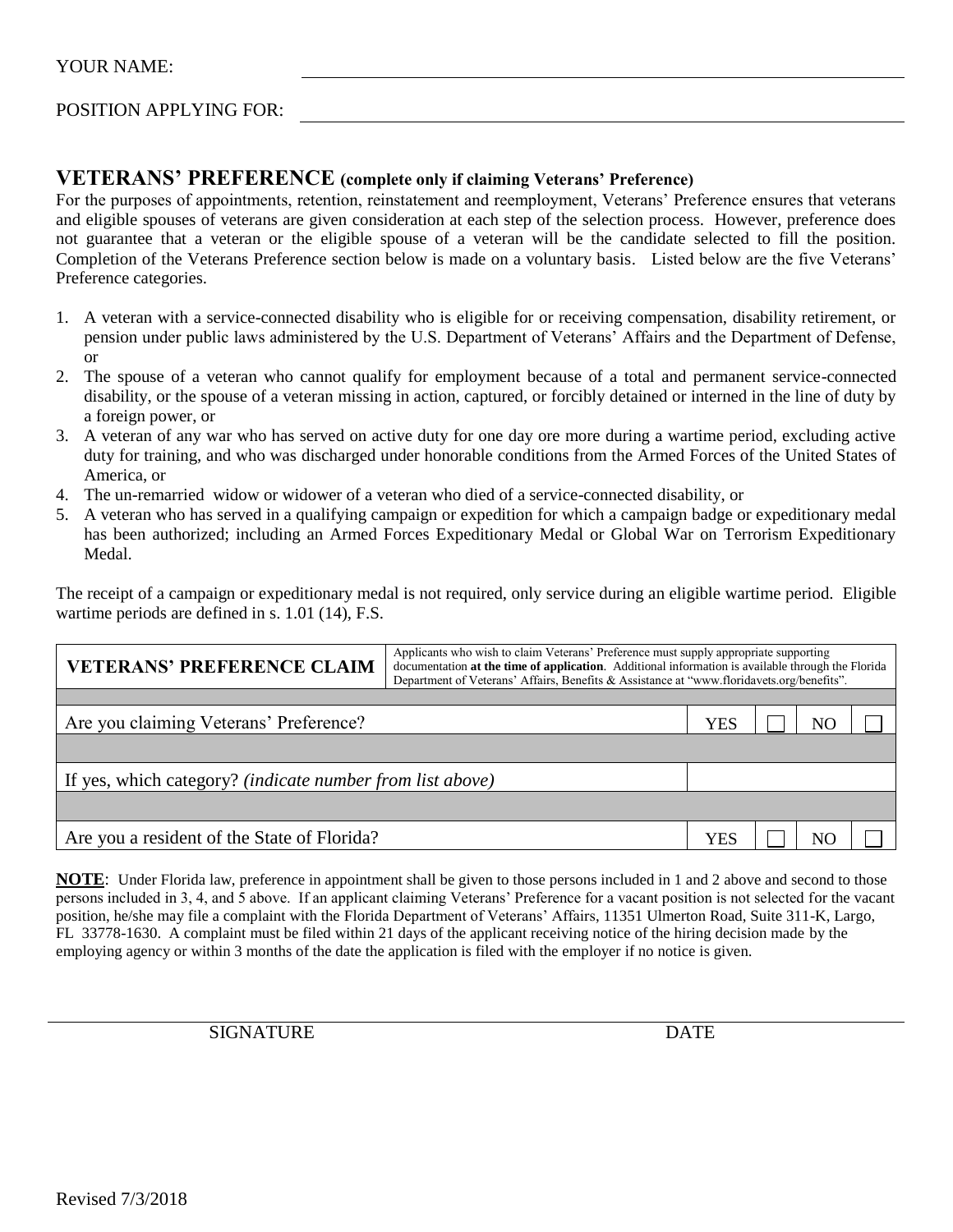# **CHIPOLA COLLEGE**

# **Background Inquiry**

For purposes of due diligence in employment, applicants applying for positions with Chipola College will be required to give authorized employees of Chipola College permission to obtain a personal background inquiry. This inquiry may include, but not limited to employment records, education records, military service records, criminal records, driving records and credit checks.

I consent, by my signature below, to the release of information about my ability, employment history, and fitness for employment by employers, schools, law enforcement agencies, and other individuals and organizations to human resources staff and other authorized employees of Chipola College for employment purposes. This consent shall remain in effect during my employment if I am hired.

SIGNATURE DATE

Please provide the following information in order for us to complete the background inquiry.

| FULL LEGAL NAME:-                |  |
|----------------------------------|--|
| ALIAS (Maiden name or Nickname): |  |
| <b>SOCIAL SECURITY NUMBER:</b>   |  |

| PHYSICAL STREET ADDRESS: |  |
|--------------------------|--|
| CITY / STATE / ZIP       |  |
| COUNTY OF RESIDENCE:     |  |

| RACE:   | HISPANIC OR LATINO: | <b>YES</b> | NO |  |
|---------|---------------------|------------|----|--|
| GENDER: | DATE OF BIRTH:      |            |    |  |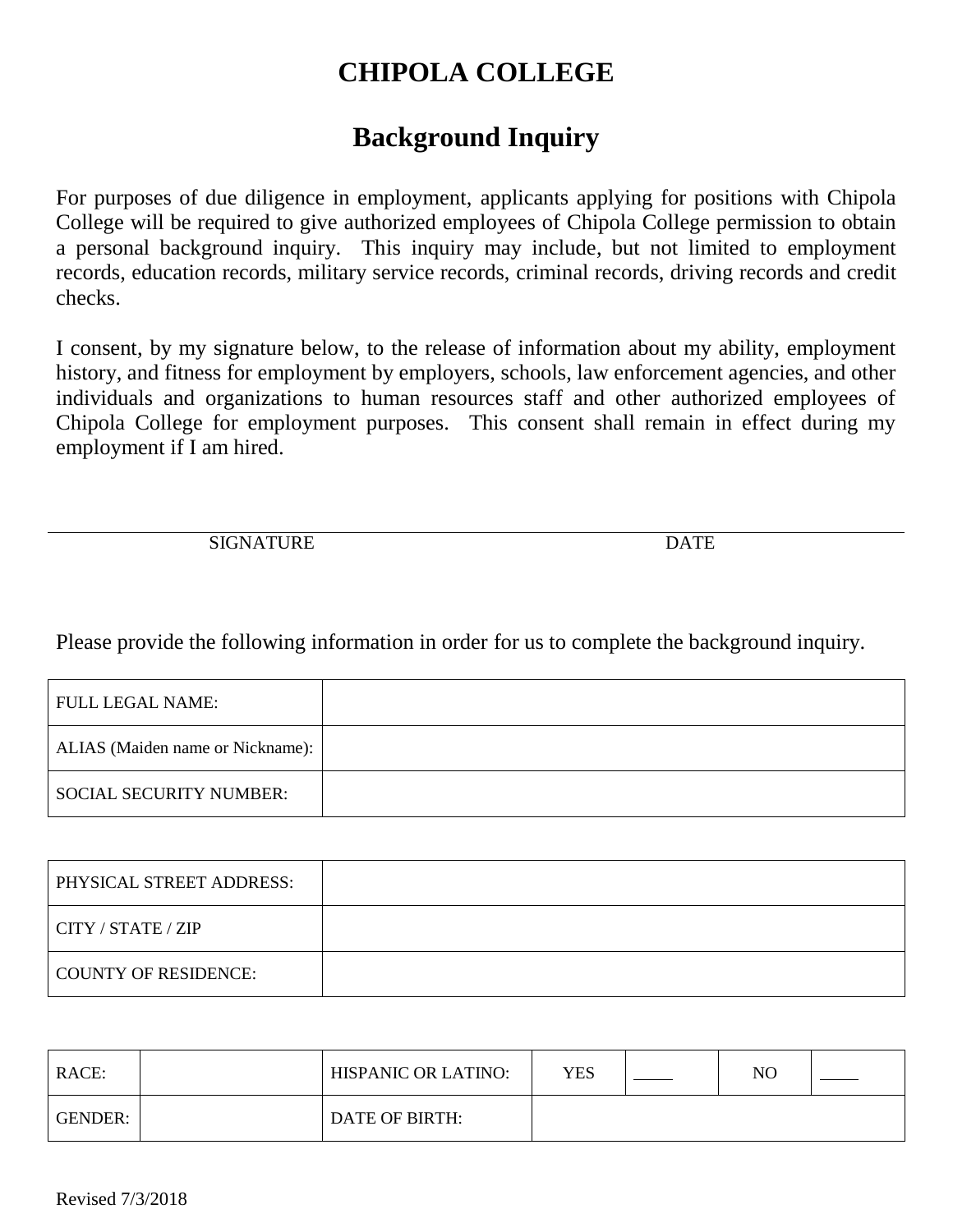# CHIPOLA COLLEGE

## Notification of Social Security Number Collection and Usage

Social security numbers collected and held by Chipola College are disclosed only per FL. Statute 119.071(5) (a) 6. In compliance with FL Statute 119.071(5) (a) 2 this document serves to notify you of the purpose for the collection and usage of your Social Security number.

Your social security number is used only for legitimate business purposes in performance of College duties and responsibilities. The purpose and the applicable forms are listed below and are in compliance with the stated Federal or State law(s) and or College Policy and Internal Management Memorandum (IMM) documents:

- **Federal I-9 Form**. The authority for collecting this information is the Immigration Reform and Control Act of 1986, Pub. L. 99-603(8) USC 1324a. This is needed if the social security card is used as an identifying document from list C.
- **Federal W4, W2, 1099** (Internal Revenue Service) Internal Revenue Code requires information provided under sections 3402(f) (2) (A) and 6109. Also Section 6051 regulations which requires employers to furnish wage and tax statements to employees and to the Social Security Administration.
- **Federal Social Security Taxes (FICA)**: Governed under Title 26 of the United States Code.
- **Unemployment Reports** (FL Dept of Revenue). Unemployment is governed by Florida Statute 443
- **Florida Retirement Contribution Reports** (FL Dept of Revenue). The Florida Retirement System is governed by Florida Statutes, Chapter 121
- **Workers Comp Claims and Department of Labor Requirements**. Governed by Florida Statute 440
- **403b and 457b Contribution Reports**: Social security numbers are collected to properly identify and establish accounts for you with vendors you select for retirement savings plans. This is a business necessity to establish the account(s). 403b is governed by US Tax Code  $501(c)$  (3). 457b is governed by Internal Revenue Code 457b.
- **Group Health, Life, Dental and Vision Coverage:** Enrollment and various supplemental insurance premium deduction forms. Social security numbers are used to establish medical benefits and other health related coverage with our medical provider. This is a business necessity to establish benefits for employees and family members if selected to insure with our medical provider. College policy 6Hx4- 4.400, Payroll Reductions and College Policy 6Hx4-4.390, Employee Insurance govern the requirement for the College to provide this insurance.
- **Background and Drug/Alcohol Screening**; Social security numbers are necessary to properly identify persons for background screening by the Florida Department of Law Enforcement and FBI. Drug Screening Labs collect specimens for screening and use social security numbers to properly identify persons being tested and tracking chain of custody control. Background screening is authorized under Chipola Administrative Procedure (CAP) 4.2, Background Checks for Employees and drug screening is authorized under CAP 4.9, Drug and Alcohol testing for Positions Requiring a Commercial Driver's License (CDL) and 41 U.S.C. 701. Both are functions approved by the Board of Trustees.
- **Tax Reporting**. The Internal Revenue Code requires the information provided under sections 3402(f) (2) (A) and 6109 and their regulations. Also Section 6051 and its regulations to furnish wage and tax statements to employees and to the Social Security Administration.

Payroll administration requires social security numbers for initial identification of the employee for pay accounting. CAP 4.1, Hiring Procedures and CAP 4.3, Request for Personnel Action governs the requirement for business purposes.